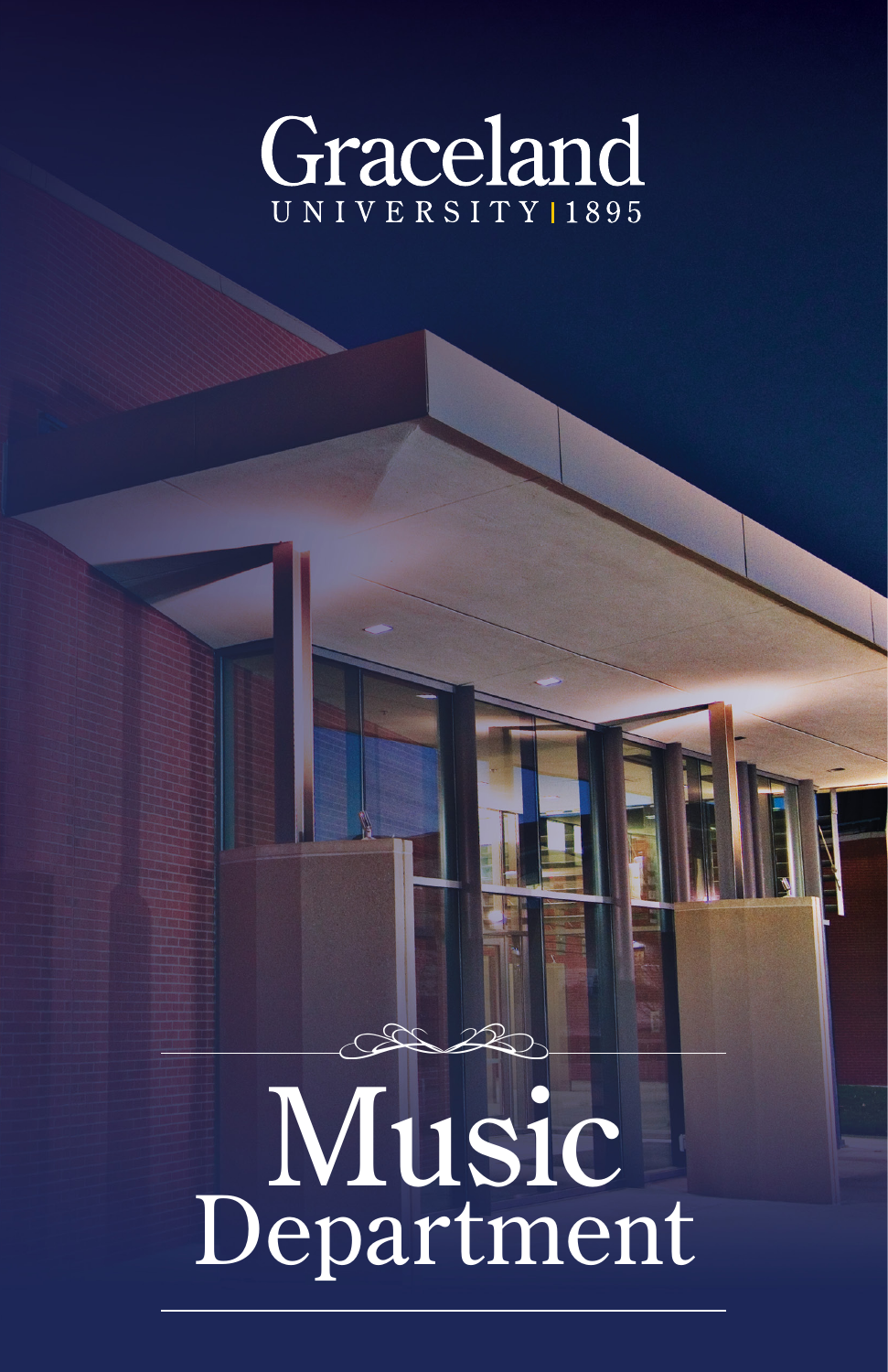## Music Department

*F*aculty

Sara Blessing.................................... Music Department Coordinator, Director of Choral/Vocal Activities, Assistant Professor of Music

Jack Ergo ...................... Piano/Harpsichord and Orchestral Studies, Associate Professor of Music

Dr. Christopher Brandt ...........................................Director of Bands, Assistant Professor of Music

*A*djunct Faculty

| Dr. Stephen CunninghamVoice, VPA Faculty Liason |  |
|-------------------------------------------------|--|
|                                                 |  |
|                                                 |  |
|                                                 |  |

## Visual and Performing Arts Personnel

| Administrative Assistant/Ticket Office ManagerTracey Dale, 784.5270 |  |
|---------------------------------------------------------------------|--|
|                                                                     |  |
|                                                                     |  |
|                                                                     |  |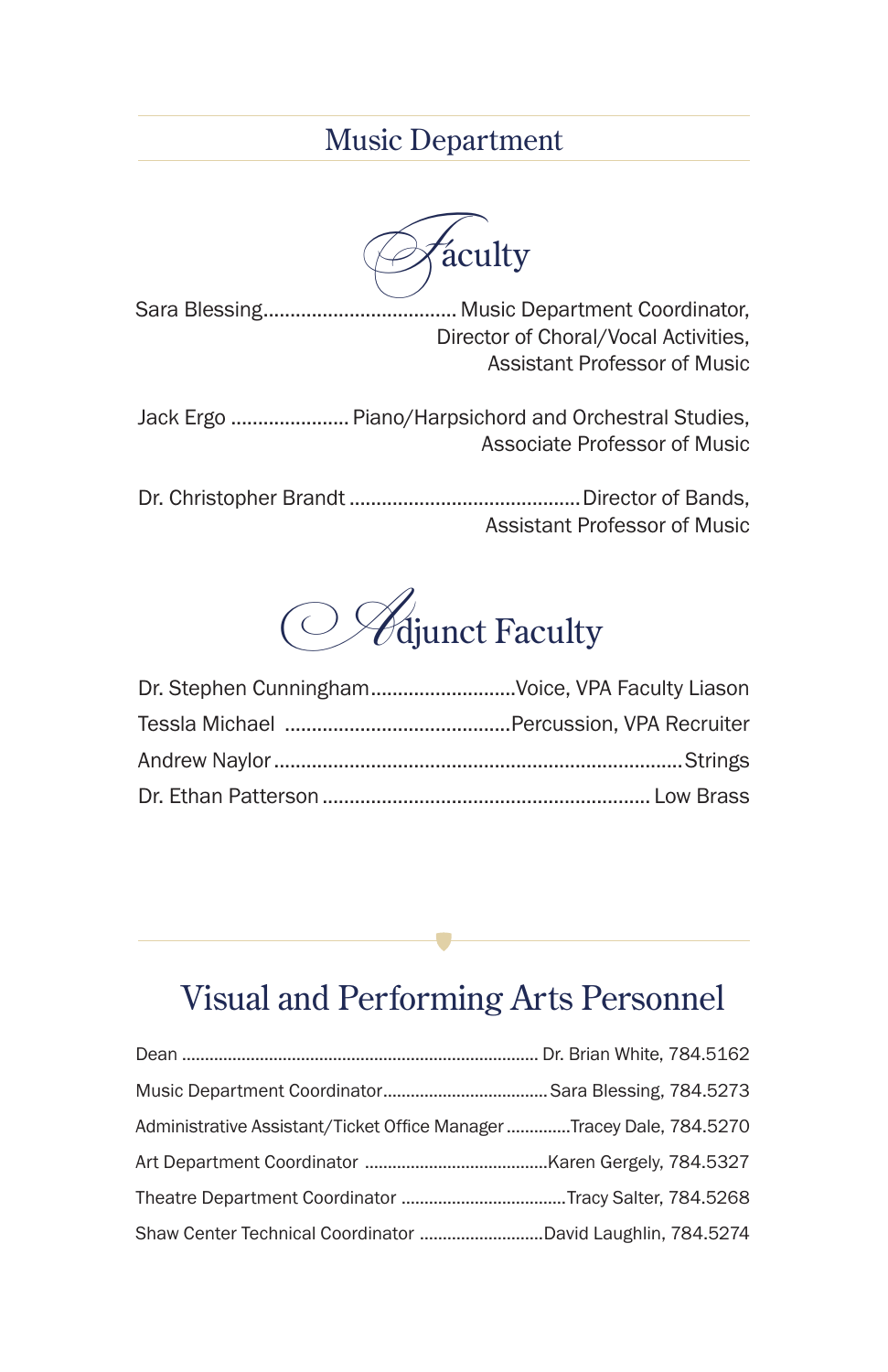Graceland University Music Department

*Presents* 

## Music Showcase

*Featuring* 

The Graceland University Symphonic Band, Concert Choir,

Chamber Singers, The Graceland Harmonium, and Orchestra

Friday, October 2nd, 2020 7:30 p.m. SHAW CENTER AMPHITHEATRE *Shaw Center for the Performing Arts*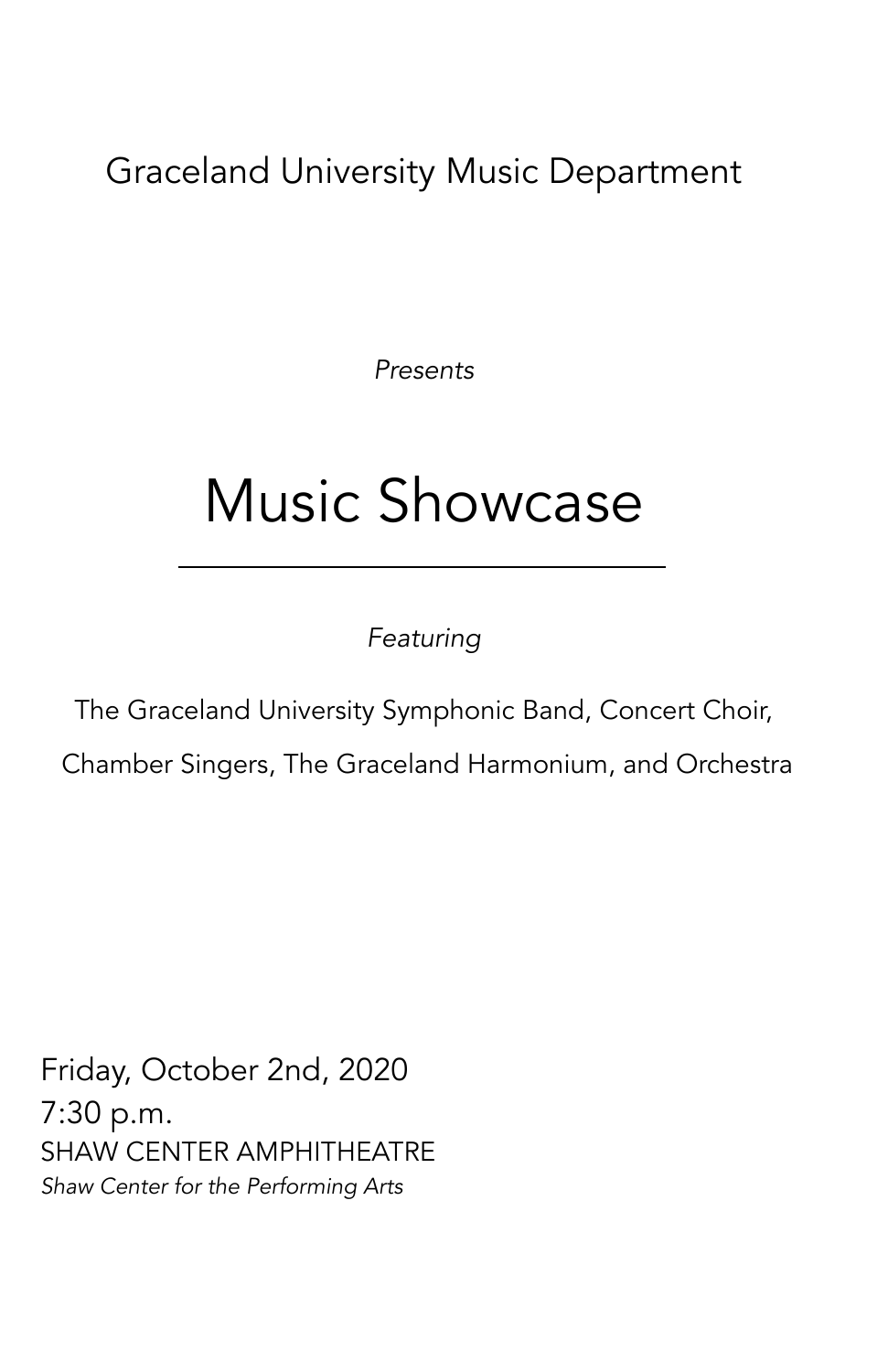Graceland University Music Department *presents*

## Music Showcase

Sara Blessing, conductor

Dr. Christopher Brandt*,* conductor

Jack Ergo, conductor

Friday, Oct. 2, 2020 | 7:30 p.m. | Shaw Center Amphitheatre

## **Choirs**

Sara Blessing, director of choral activities

*Yonder Come Day* (2015) arr. Paul John Rudoi (b. 1985) Carter Wiley, Kinsey Collins, *soloists* 

*Sing Gently* (2020) Eric Whitacre (b. 1970)

Jack Ergo, *piano* 

*Hlohonolofasta* (2016) arr. Daniel Jackson (b. 1957) Salume Osakue, Dustin Robinson, *soloists*  Emily Scobee, Cameron Fry, William Bayse, *percussion* 

*The Longest Time* (1984) Billy Joel (b. 1949) Conner Holben, Jordan Bradford, *soloists*

*And So It Goes* (1983) Billy Joel (b. 1949) Sydney Billings, Dora Martz, Conner Holben, *soloists* 

Interested in joining one of the ensembles at Graceland Visit: www.graceland.edu/music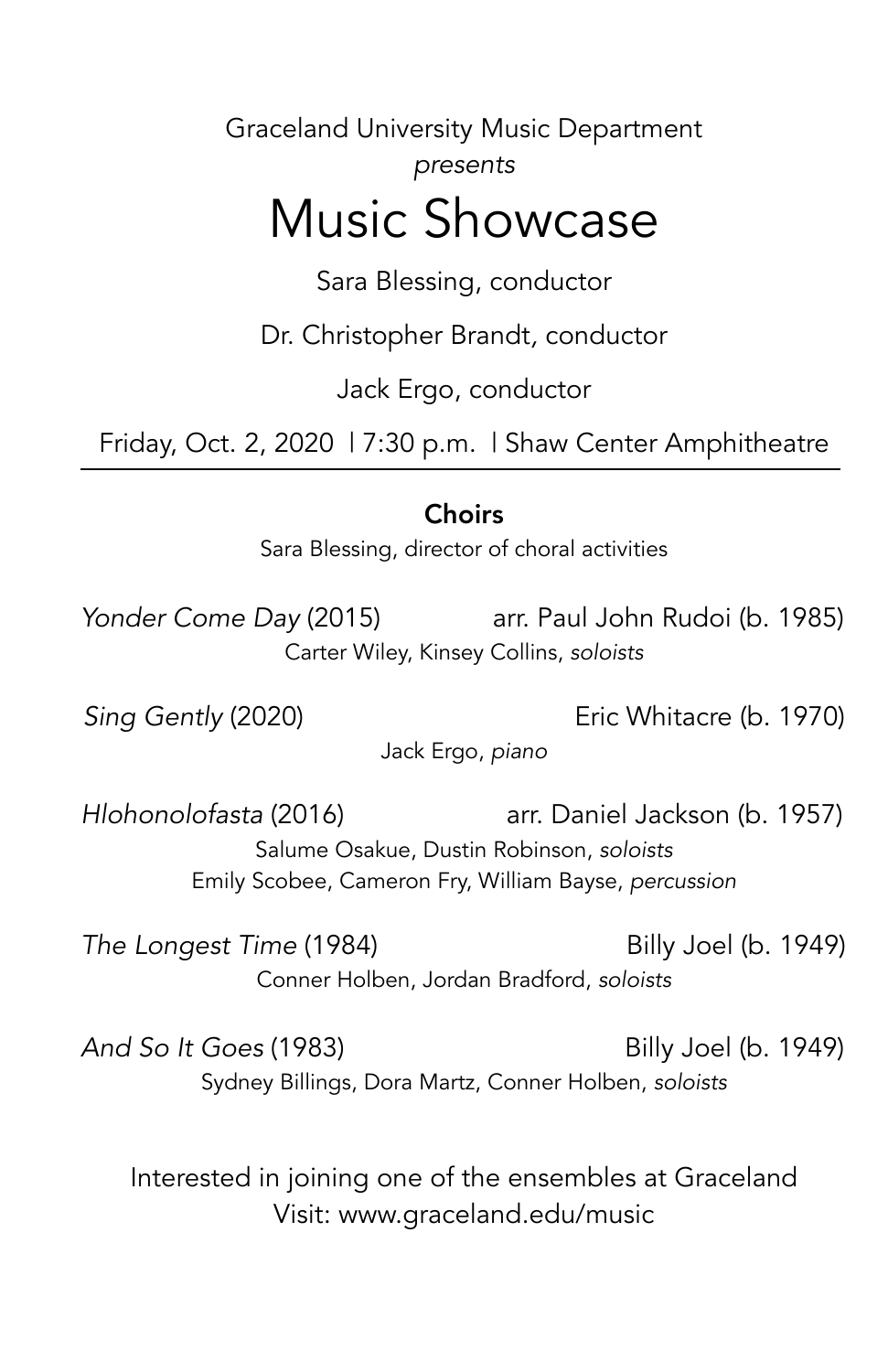## Orchestra

Jack Ergo, director of orchestral activities

*Capriol Suite* (1924) Peter Warlock (1894-1930) I - *Basse Dance* IV - Mattachins (Sword Dance)

## Symphonic Band

Dr. Christopher Brandt, director of bands

*The Corcoran Cadets* (1890) John Philip Sousa (1854-1932)

*Sine Nomine* (1906/1976) Ralph Vaughan Williams (1872-1958) arr. Alfred Reed

*Elegy for Albinoni* (2011) Shelly Hanson (b. 1951)

*Elements "Petite Symphony"* (2010) Brian Balmages (b. 1975) I - Air II - Water III - Earth IV - Fire

## Combined Ensembles

*Graceland Alma Mater* (1926/2020) Roy A. Cheville (1897-1986) arr. Christopher Brandt Sara Blessing, conductor *Hymn to the Fallen* (1998) John Williams (b. 1932) arr. Paul Lavender

*America the Beautiful (1958) Samuel A. Ward (1848-1903)* 

arr. Carmen Dragon

Dr. Christopher Brandt, conductor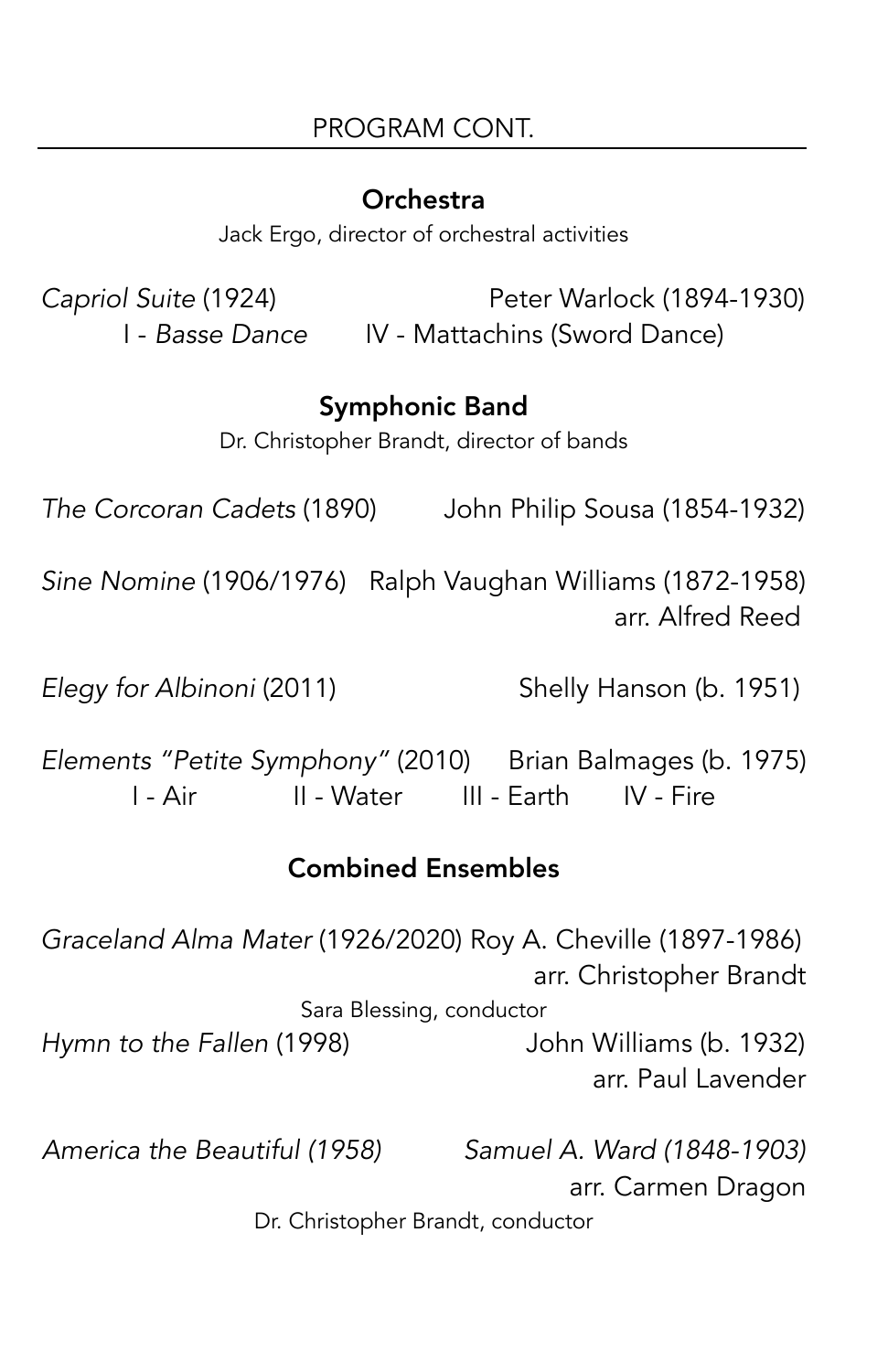## Yonder Come Day

History, the Georgia Sea Islands were some of the first places slaving ships arrived, and many of those slaves ended up on plantations on those islands. The slaves who lived on the Sea Islands developed a language and culture known as "Gullah." Because the Sea Islands' isolation buffered them from urban and white-dominated culture, the deepest roots of African-American culture were largely preserved intact. Paul John Rudoi's arrangement of *Yonder Come Day* deepens the traditional Georgia Sea Islands tune with a narrative journey. Through other well-known spirituals, including *Hush,Hush, Somebody's Calling My Name, Steal Away, and Swing Low, Sweet Chariot*, we move forward and upward, hoping for a better day.

## Sing Gently

Grammy Award-winning American composer Eric Whitacre is one of the most popular musicians on the planet. His works for choir, orchestra, and wind ensemble are performed all over the world. In 2009, Whitacre pioneered the first virtual choir with the release of his "Lux Aurumque," featuring 185 singers from 12 countries. Compelled to write a piece during the early stages of the country's COVID lockdown, Whitacre states: "I was thunderstruck by the speed and breadth of the coronavirus pandemic, particularly those early reports of choir members being super-spreaders. Choral music is such a benevolent and benign art form. What is better than singing together?" He met with this music producers and told them they needed to do another virtual choir because people "needed a sense of community right now. The basic truth of the arts is its humanity."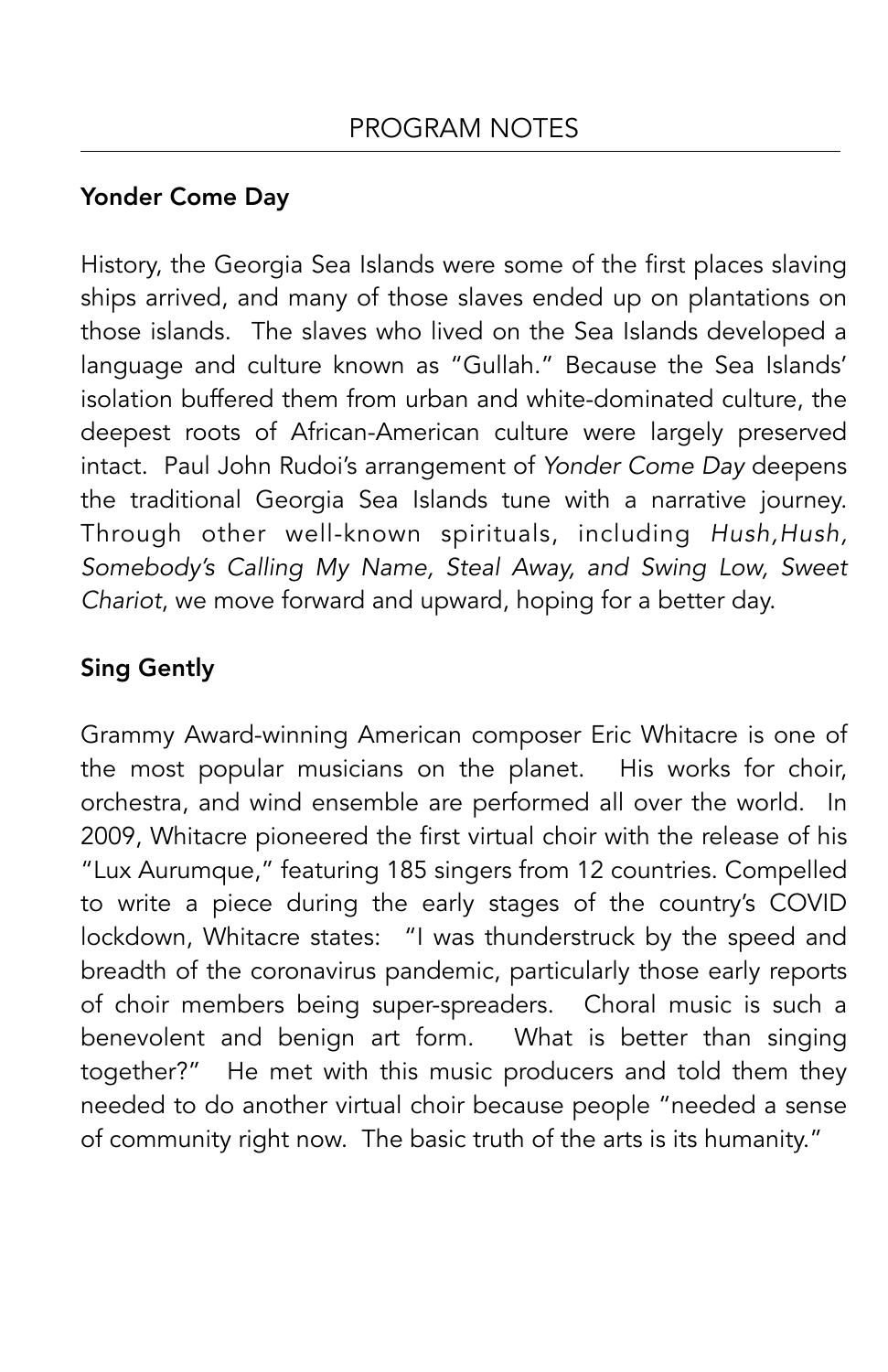## PROGRAM NOTES

On July 19, Whitacre unveiled *Virtual Choir 6: Sing Gently* on YouTube. It showcases 17, 572 singers from 129 countries (Professor Blessing is one of the singers)! The message behind the lyrics: "That we sing gently as one. That we be together. That we are kind and delicate with each other. By just having a piano score adds a level of intimacy, because the piano is such a human sound." It took 3.5 months to do 3.5 minutes of music.

Holohonolofatsa "Bless everything in the name of the Father."

Hlohonolofatsa is a South African greeting song that has been performed by the Soweto Gospel Choir. It is spiritual hymn of the Sotho people. Of the approximately 8 million Sotho, 5.6 live in South Africa, 2 million in Lesotho; they are the second largest ethnic group in Southern Africa, after the Zulu. *Hlohonolofatsa* is a song of celebration and praise – celebrate and cherish all that is good.

*And So It Goes* (1990) and *The Longest Time* (1984) are both hit songs by American icon Billy Joel (a.k.a. "The Piano Man"). Having sold more than 150 million records, he continues to be one of the most popular recording artists and entertainers in the world. *The Longest Time* pays homage to the doo-wop genre of rhythm and blues originating in the 1940s, made iconic by groups such as Frankie Lymon and the Teenagers. It reached no. 14 on the Billboard Hot 100 and no. 1 on Billboard's Adult Contemporary. *And So It Goes* was written by Joel about a doomed relationship with model Elle Macpherson. Oddly enough, the song is written in iambic tetrameter – a meter in poetry that refers to a line consisting of four iambic feet. Although originally written in 1983, Joel didn't release the song until 1989 on his album "Storm Front." The single peaked at no. 37 on the U.S. Billboard Hot 100, and no. 5 on the Adult Contemporary chart in 1990.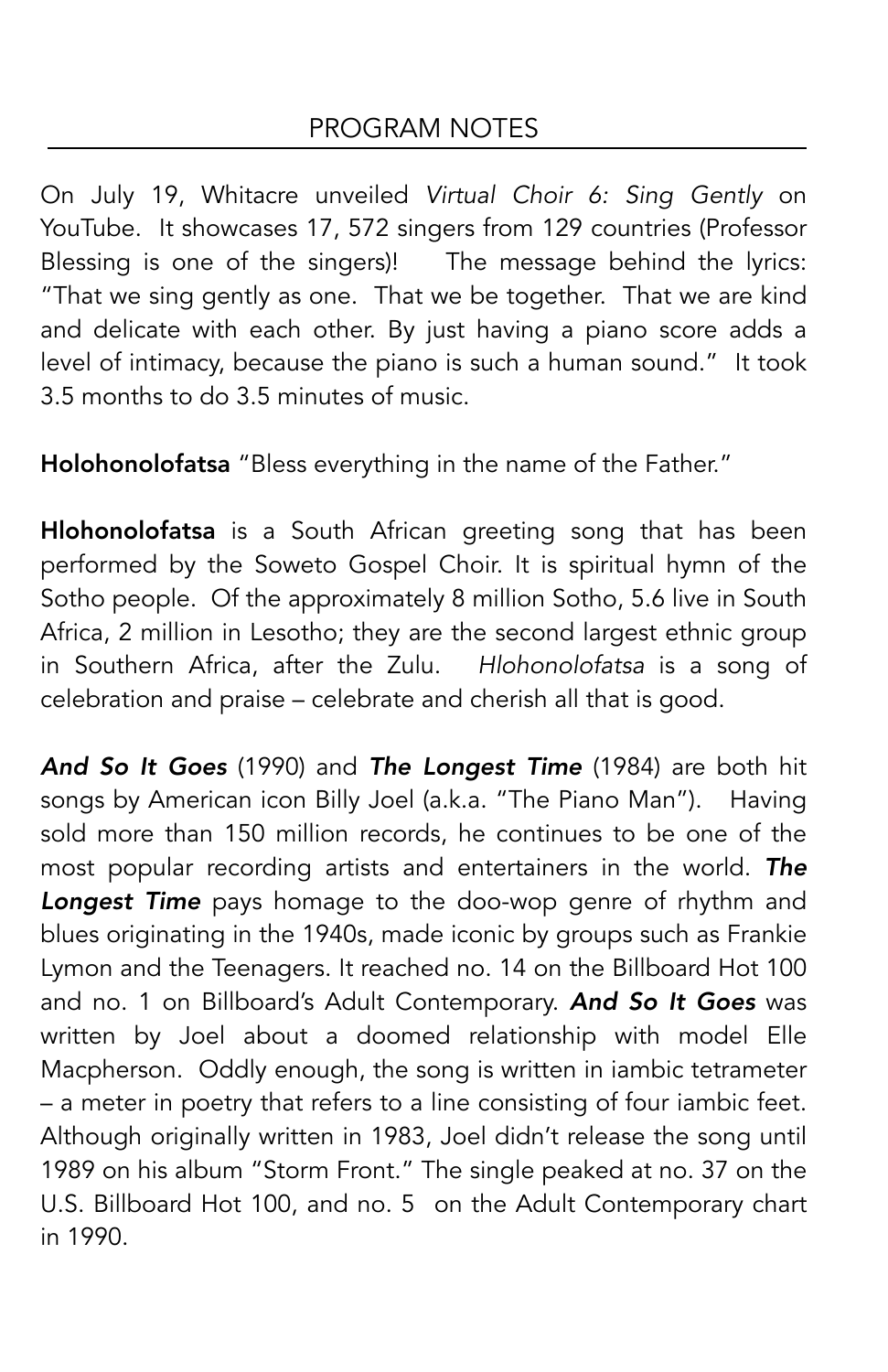Corcoran Cadets takes its name from the infamous Washington D.C. drill team of the 1800s. This elite, albeit young (average age of 16), group competed with units throughout the United States and embodied *esprit de corps.* The unit was named for the American banker and philanthropist William W. Corcoran. Corcoran nearly changed wind band history by offering to finance a young John Philip Sousa's music education in Europe which may have precluded Sousa from securing his position as director of the United States Marine Band and establishing himself as the "March King" with over 130 marches composed. It is thought that the march is so named as a belated expression of appreciation to Corcoran for his support. The *Corcoran Cadets March* was the very first march ever performed by the newly established Eastman Wind Ensemble during its first NBC network broadcast in January 1953 under the direction of Frederick Fennell.

Sine Nomine "without name" is an original setting of the hymn "For all Saints". Originally the hymn was sung to the melody *Sarum* by Victorian composer Joseph Barnby until 1906 when Ralph Vaughan Williams penned the new melody for the *English Hymnal*. Williams spent most of his life in London where he studied composition at the Royal College of Music. Known for his interest in English folk melodies his music has become synonymous with the English tradition. A staple of the Ivy League, *Sine Nomine* is often featured in place of *Pomp and Circumstance* in collegiate commencement ceremonies.

Tomaso Giovanni Albinoni was a prolific Baroque-era composer with an opus comprised of 48 operas, several solo cantatas and numerous sonatas, concerto's and sinfonia.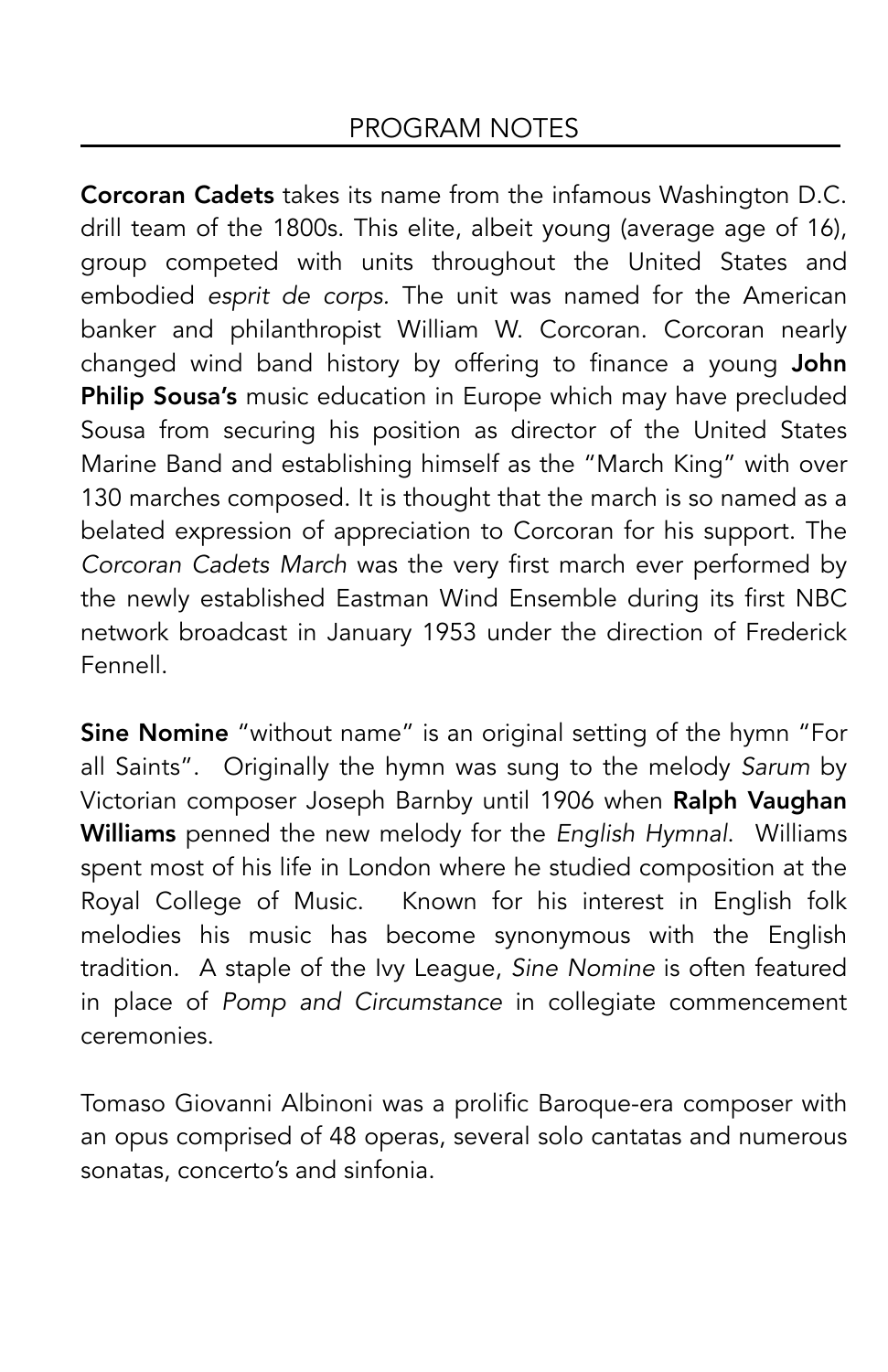Though somewhat forgotten by modern audiences his music left a lasting impression on Johann Sebastian Bach who would base four of his own keyboard fugues on themes composed by Albinoni. Elegy for Albinoni is a memorial piece composed in Albinoni's honor. After an opening theme which sets the ultra-romantic tone of this piece, a second theme is based on rhythmically and harmonically altered versions of a few measures of one of Albinoni's violin sonatas. The two themes can be heard in alternation, fragments, or simultaneously throughout the entirety of the work. Shelley Hanson is an American composer, conductor, and clarinetist from Minnesota. She completed her PhD in Music from Michigan State University and currently serves on the faculty of Macalester College.

Four short movements make up this "petite symphony" constructed in the same form as a traditional symphony: Allegro non troppo, Largo, Scherzo, and Allegro vivace. In Elements each movement also refers to an element of nature. Movement 1, Air, is light and breathy, made up mostly of staccato notes. Water, the second movement, ripples and flows softly and gently. An homage to Holst's The Planets can be heard in Earth, the third movement. The piece concludes in an intense inferno with Fire.

Roy A. Cheville was a religious leader, theologian, and educator in the Reorganized Church of Jesus Christ of Latter Day Saints (now known as Community of Christ). Cheville graduated from Graceland University in 1921, continued on to receive an A.M. in Divinity, D.B. in Practical Theology and later a PhD in religion from the University of Chicago. In 1926 he authored Graceland University's Alma Mater Hymn while serving on faculty as a professor of Religion and as campus pastor. Tonights setting of the hymn was arranged specifically for this performance by Graceland Director of Bands, Dr. Christopher Brandt.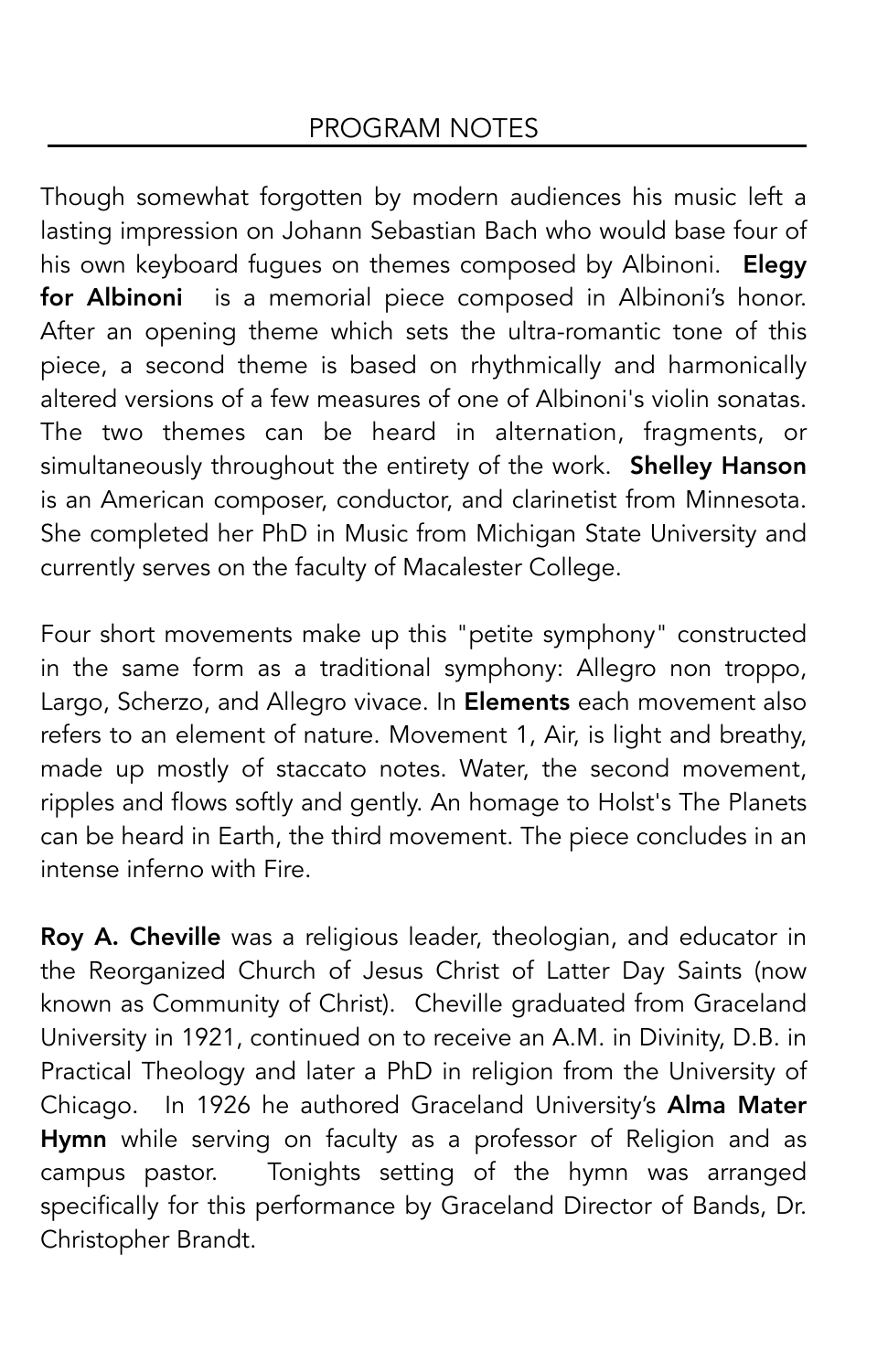Verse 1 Come Graceland sons and daughters all, and join our happy throng. With loyal voices let us raise our Alma Mater song. O hillcrest home of vision wide, where bonds of love hold sway. Where all may learn in life and lore 'tis Thee we praise today.

#### Verse 2

Through memory a thread shall run, of golden richness made. Cementing there the treasures rare in thy foundation laid. O Alma Mater, guide us on, thy standard e'er unfold And call us on with memories of days 'neath the Blue and Gold.

Verse 3 Through years and decades long to come thy battlemented tower Shall rise to call the youth of lands to answer to the hour. And while thy work shall carry on, our benisons are told In lives of honor, truth and right, the seal of the Blue and Gold.

~ Roy A. Cheville, 1926

Hymn to the Fallen from the film "Saving Private Ryan", is a memorial for all the soldiers who sacrificed themselves on the altar of freedom in the Normandy Invasion on June 6, 1944. Steven Spielberg comments on Williams' film score: "It's a piece of music and a testament to John Williams' sensitivity and brilliance that, in my opinion, will stand the test of time and honor forever the fallen of this war and possibly all wars. *Saving Private Ryan* contains very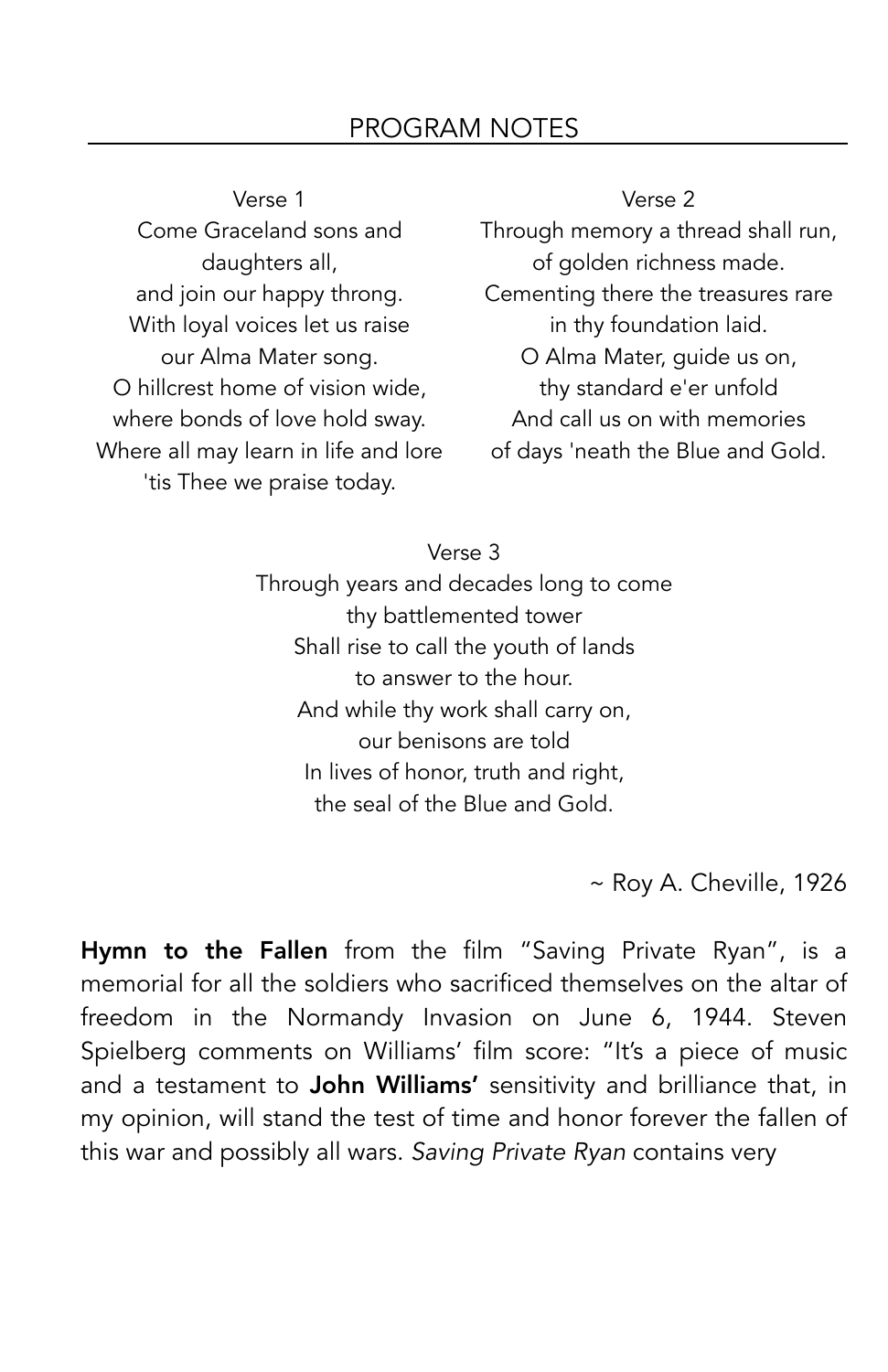## PROGRAM NOTES

sparse writing as restraint seemed to be John Williams' primary objective. He did not want to sentimentalize or create emotion from what already existed in raw form. *Saving Private Ryan* is furious and relentless, as are all wars. But where is music? It is exactly where John Williams intends for us, the chance to breathe and remember."

The poem America the Beautiful by Katherine Lee Bates was published in a magazine in 1894. The words were set to numerous tunes, but the melody that suited best was Samuel A. Ward's "Materna". So closely are these words and music associated by Americans today, that most generally assume that the two were conceived together. Samuel A. Ward composed the melody in 1882 for a hymn written a century prior. His music survives today because of the linkage of this hymn tune with Bate's poem. Bates was a professor of English at Wellesley College in New England. She drew her inspiration for the poem in 1893 following her first visit to Pike's Peak, Colorado. Ward's melodies and Bate's words were first presented together in 1910, seven years after Ward's death.

As we conclude tonight's performance we want to thank the community of Lamoni for its support of the music department at Graceland University. We would also like to thank the Graceland University administration for their continued commitment to music on campus, and David Laughlin for the great care he takes of our beautiful facilities. We look forward to seeing you again at one of our music department events.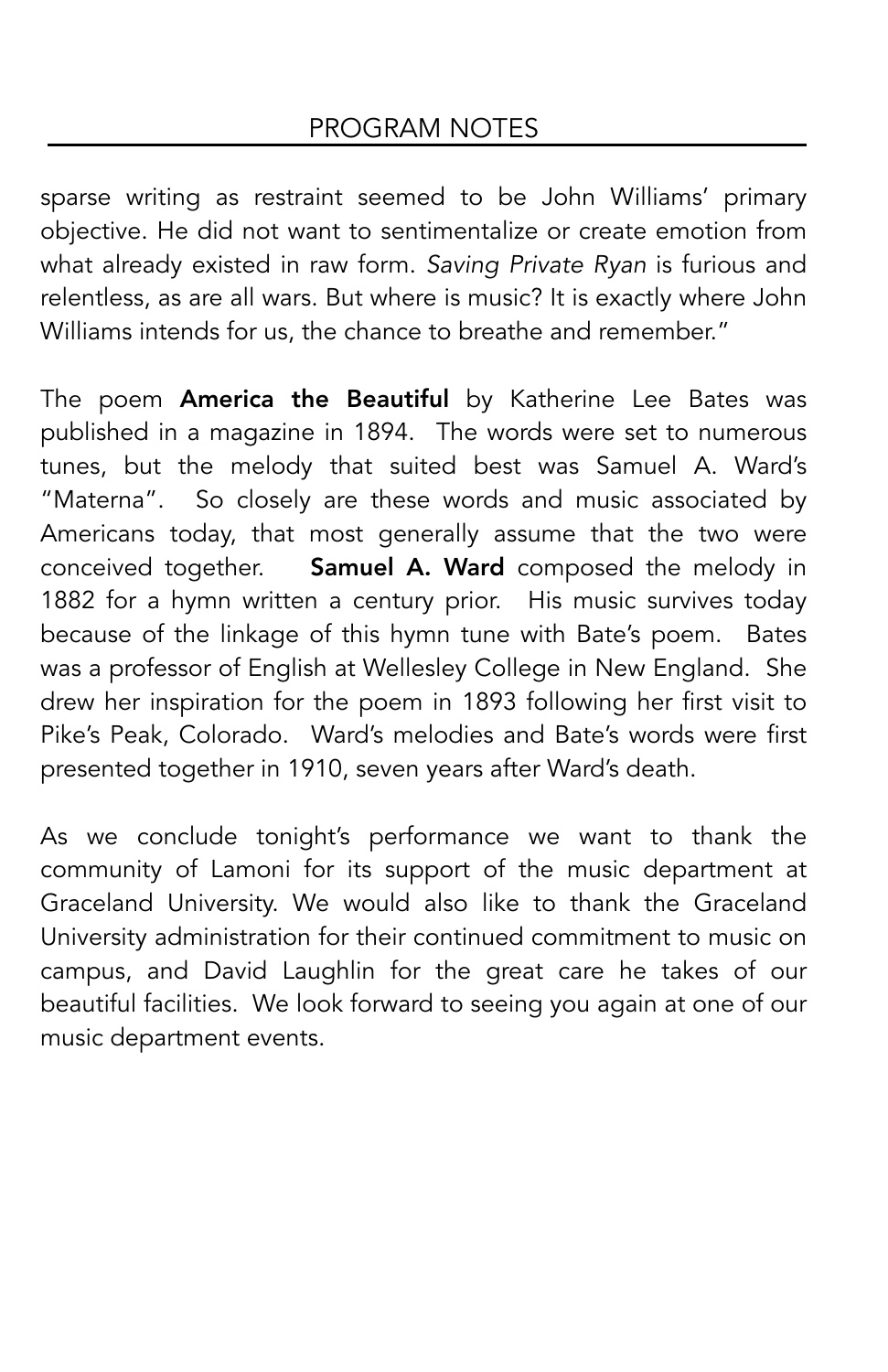## PERFORMERS

#### CHAMBER SINGERS

SOPRANO 1 Dora Martz\* Ashlyn Byrd\* Kinsey Collins

#### SOPRANO 2

Bailey Kuster Diana Williams Naomi Long Kyla West Aubree Powders Allison Carter

ALTO 1 Megan Byrd Lexie Frazier Daryn Nowlin

ALTO 2 Hannah Carnes Abigail Allison Cassie Tucker

TENOR 1 Jared Wood Conner Holben\* BARITONE Max Wessner Ethan Matlock

TENOR 2 Dallas Hare Landon Hampton Jordan Bradford

#### BASS Derionte Roby Dustin Robinson\*

#### CONCERT CHOIR

#### SOPRANO 1

Gwenyth Sacry Dora Martz\* Emily Hill Ashlyn Byrd\*

#### SOPRANO 2

Bailey Kuster Allison Rebling Sydney Billings Tanis Rees Naomi Thompsen Audry Briggs

ALTO 1 Jolie Yang Sammi Reinier Sophia Lopez Alecia Bennett Cat Hexamer Byanca Smith Patience Robers

#### ALTO 2

Salume Oksakue Cassie Tucker Katelyn Gerke Mackenzie Klinginsmith Riley Newendorp

TENOR 1 Conner Holben\* Nate Smith

#### TENOR 2

Carter Wiley Dallas Hare

#### BARITONE

Max Wessner Ben Long Adam Sherer Josh Gowan Clayton Allen

#### **BASS**

Braydon Chase Dustin Robinson\* Josiah Heckman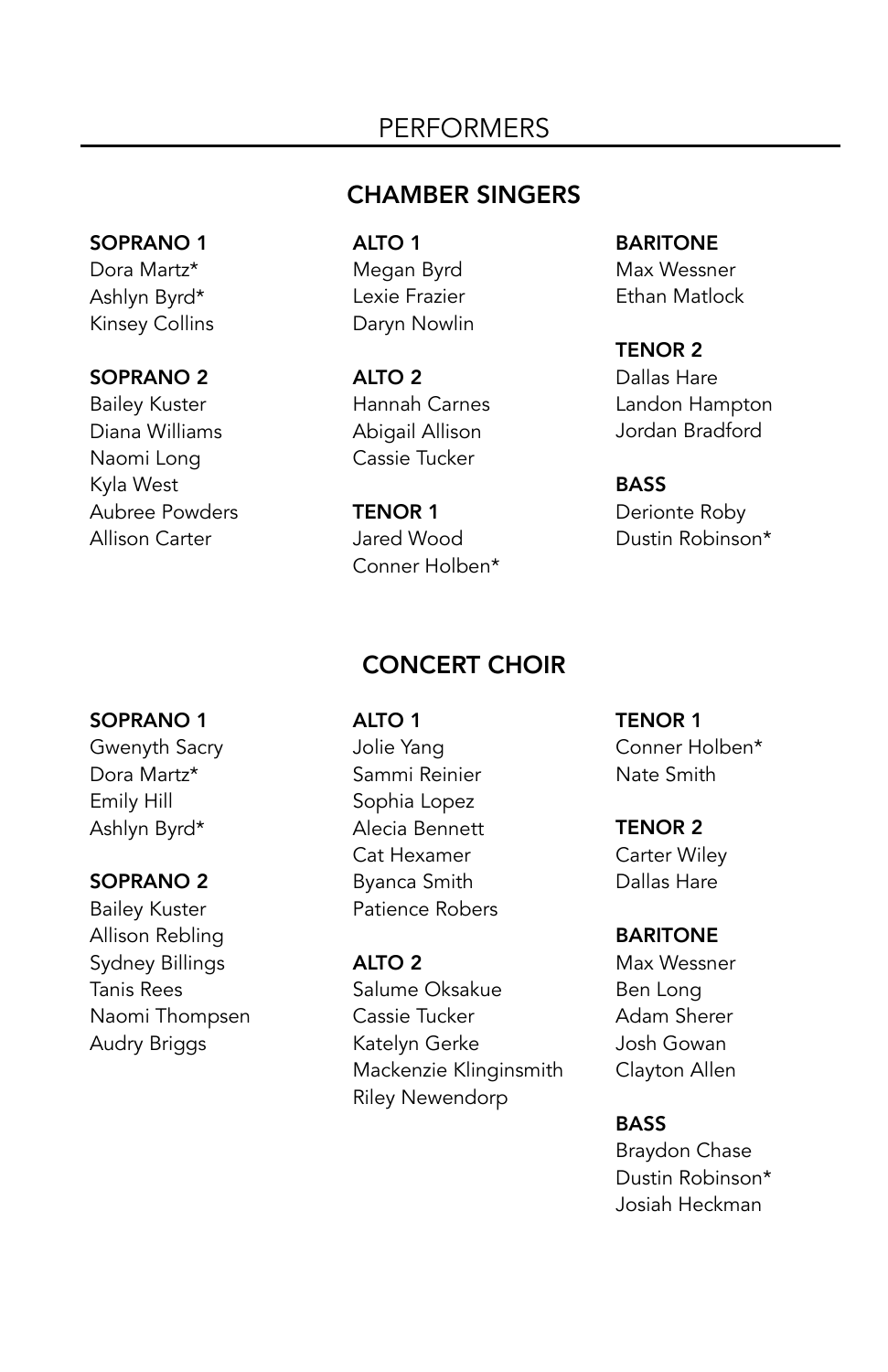## PERFORMERS

#### THE GRACELAND HARMONIUM

SOPRANO 1 Dora Martz\* Ashlyn Byrd\*

#### SOPRANO 2

Sydney Billings Kinsey Collins

ALTO 1 Megan Byrd Sophia Lopez

ALTO 2 Daryn Nowlin Salume Oksakue

TENOR 1 Noah Wood Conner Holben\* TENOR 2 Jordan Bradford Landon Hampton

BARITONE Max Wessner Ethan Matlock Josh Gowan

BASS Braydon Chase Dustin Robinson\*

#### GRACELAND ORCHESTRA

#### VIOLINS

Natalie Harper Joshua Jordison Andrew Naylor Kristen Owens Aurora Gordon Beth Presler Shianne Cook

#### VIOLA

Cassandra Tucker Jack Ergo

CELLO

Zach Grover Jessica Rodriguez Kaitlyn Bover Tyler McKinney

#### **BASS**

Ashlynn Perkins Lacey Harder

**GUITAR** Josiah Heckmann

#### ProMusica Recipients

Dora Martz, 20' Dustin Robinson, 20' Emily Scobee, 20' Jared Wood, 20'

Conner Holben, 23' Benjamin Long, 23' Mackenzie Klinginsmith, 24' Ashlyn Byrd, 24'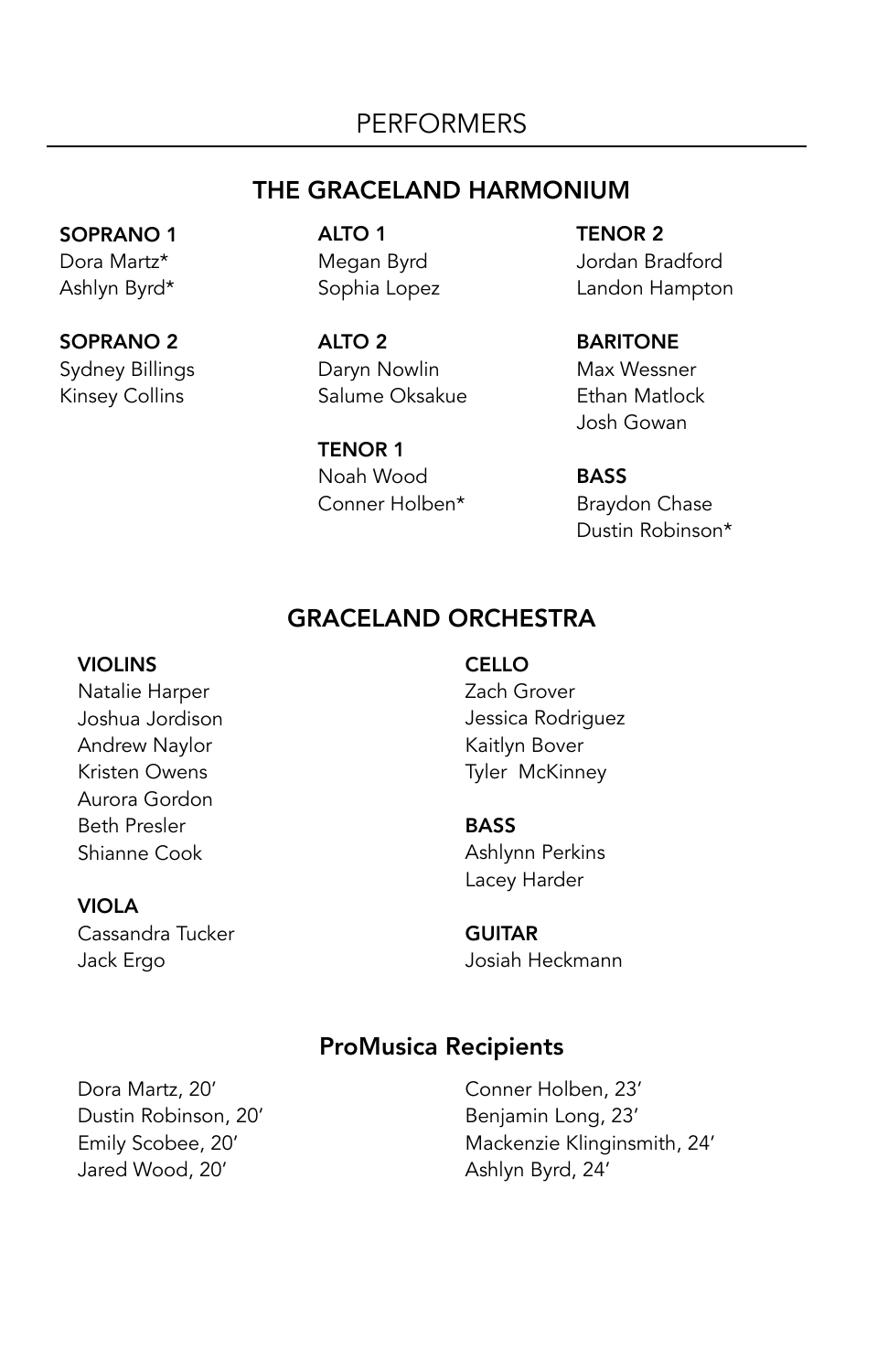#### SYMPHONIC BAND

#### **FLUTE**

Kristen Owens Waverly, IA, Chemistry, Music Performance Hannah Harder St. Louis, MO, Undeclared Tara True Mclouth, KS, Business Administration, Accounting,

#### CLARINET

Benjamin Long Mt. Juliet, TN, Music & Economics Mackenzie Klinginsmith Trenton, MO, Music Education Kali Forbach Bethany, MO, Accounting and Business Administration Kamryn Whelchel Perry, IA, Sociology Naomi Thomsen St. Louis, MO, Mathematics

#### BASS CLARINET

Sydney Billings Barnard, MO, Music

#### **SAXOPHONE**

Audry Briggs Eagleville, MO, Psychology Kara Thobe Davenport, IA, Biology Carly Stark Fayette, MO, Psychology & Criminal Justice Naomi Long Jefferson, IA, Music Education

# Ensemble Manager

#### TRUMPET

Soleece Anabwani Brownsville, TX, Music Performance Hayden Morlan Moulton, IA, Criminal Justice & Sociology Steven Neilssen Central Decatur Director of Bands

#### **TROMBONE**

Logan Harder St. Louis, MO, Mathematics Dustin Robinson Storm Lake, IA, Music Eduction

EUPHONIUM Dr. Ethan Petterson Adjunct Professor of Low Brass

#### TUBA

Jared Wood Gower, MO, Music & Business Ashley Leible Bolivar, MO, Psychology

#### **PERCUSSION**

William Bayse Polk City, IA, Music Education Emily Scobee # Eagleville, MO, Music Performance Laura Harder St. Louis, MO, Music Education Karryn Nickell Corydon, IA, Psychology Cameron Fry Oak Creek, WI, Business Administration & Economics Sammi Reinier Ollie, IA, Music Education

#### PIANO

Clayton Allen Leon, IA, Music & Criminal Justice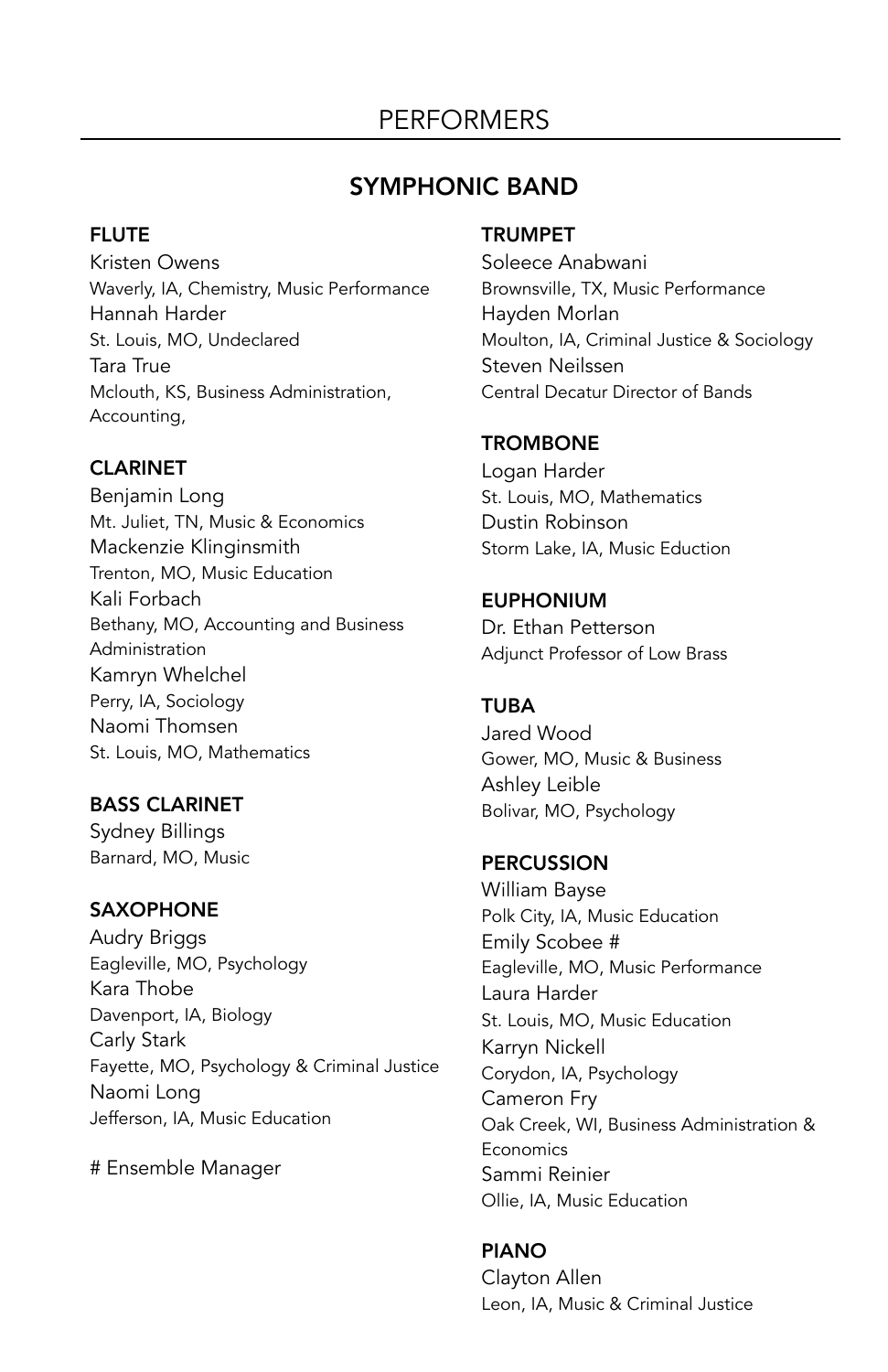## DIVISION OF VISUAL AND PERFORMING ARTS Upcoming Events

#### MUSIC DEPARTMENT PRESENTS:

| August   |                                                                     |            |
|----------|---------------------------------------------------------------------|------------|
| 28       | Faculty Recital / Shaw Family Auditorium                            | 7:30 p.m.  |
| October  |                                                                     |            |
| 1        | Thursday at Noon Music Recital / Carol Hall                         | Noon       |
| 2        | Music Department Showcase Concert / Shaw Family Auditorium7:30 p.m. |            |
| 26       | Chamber Ensemble Concert / Shaw Family Auditorium                   | 7:30 p.m.  |
| 30       | Orchestra Halloween Concert / Shaw Family Auditorium                | 7:30 p.m.  |
| November |                                                                     |            |
| 5.       | Thursday at Noon Music Recital / Carol Hall                         | 12:00 p.m. |
| 14       | Fall Choir Concert / Shaw Family Auditorium                         | 7:30 p.m.  |
| 17       | Symphonic Band Concert / Shaw Family Auditorium                     | 7:30 p.m.  |
|          |                                                                     |            |

All indoor events for Fall 2020 will be limited to 100 people. Facial masks and social distancing will be strictly enforced for all events, regardless of location. Additionally, all events will continue to be live-streamed and can be located at www.graceland.edu/live.

#### THEATER DEPARTMENT PRESENTS:

#### October

2-11 Antigone / JR Theatre **Constanting Constanting Online Only**  \*Pre-recorded; can be viewed at www.youtube.com/c/GracelandUniversity

#### November

19-29 Men on Boats / JR Theatre **Constanting Contract Constanting Online Only**  \*Pre-recorded; can be viewed at www.youtube.com/c/GracelandUniversity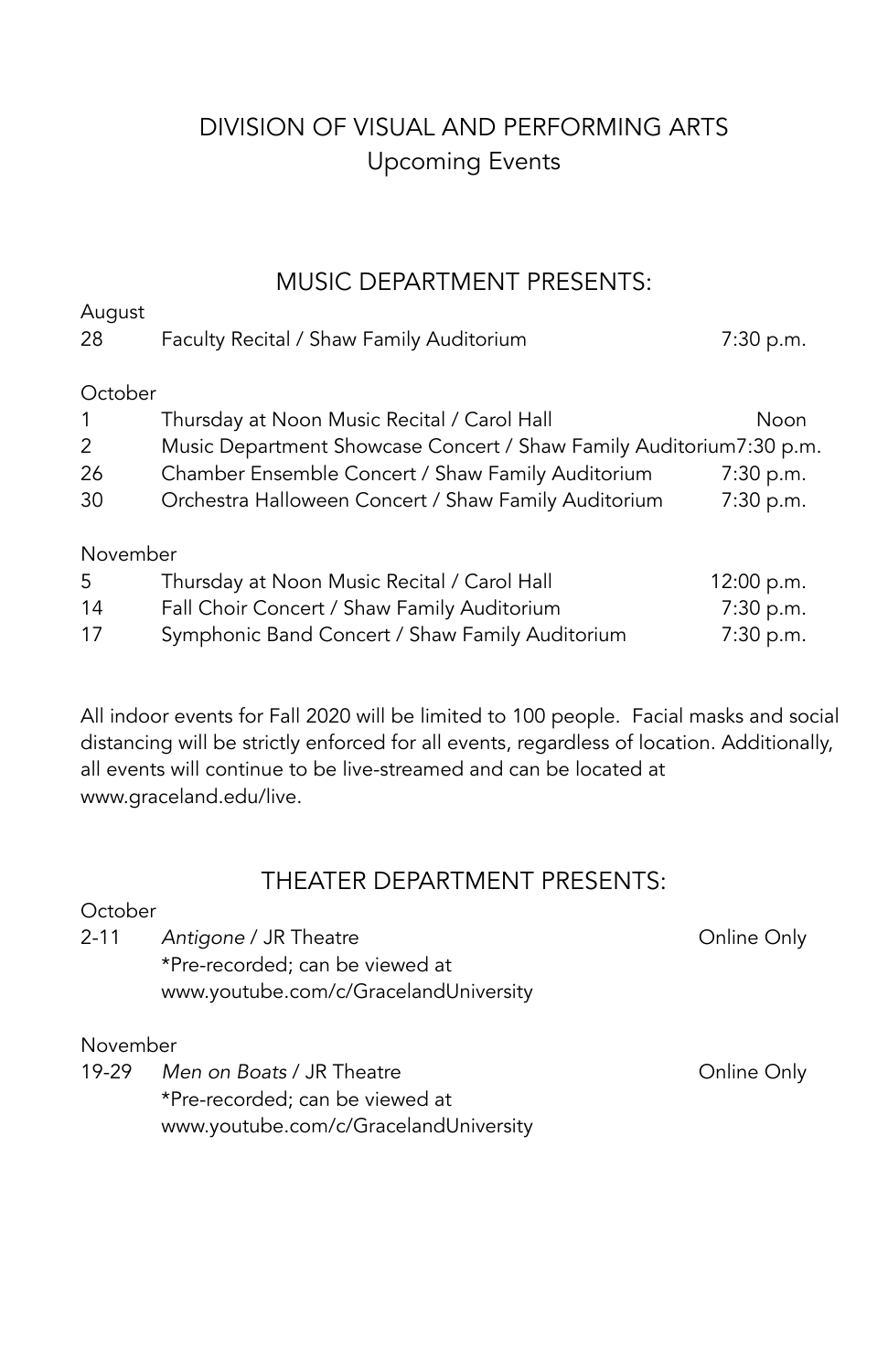## Division of Visual and Performing Arts **Donors**

We are very appreciative of everyone who supports the arts at Graceland University! The following donors have shown exemplary support of Graceland's Visual and Performing Arts program with their gifts totaling \$10,000 or more.

James and Pamela Smith Ash Brinks and Nancy Spain Austin Marjorie Belville \*Jonathan and Julia Bredin \*Octavia Bredin \*Bill and Judy Thomas Brett \*Edwin and \*Joy Harder Browne Jack Cave and Jeanette Caldeira Myron and Nancy Calhoun \*Dr. David and \*Ava Smith Carmichael Luke and Heather Carmichael Olson Ava Carmichael Chase \*Elizabeth C. Clarke \*F. Elaine Cochran \*Mary Jean Coffelt Community of Christ Byron Constance Richard and \*Shirley Oatsvall Cordova Marilyn M. Cotton DEKKO Foundation \*Nelvada Surbaugh Dean \*Edward G and \*Kathryn E Mader Foundation \*James and \*Arvene Petz Edwards Ronald and Susan Edwards Tom and Terry Moore Freeman Leslie and Linda Carmichael Gamble \*Lucille F. Gilmore \*Art and \*Dorothy Greathouse Annette B. Haag \*Pat Hansen \*Howard and \*Meriel Harpe Harpham Kelly and Cherry Hartnett \*Jay and \*Anna Vanskike Hatton Randy and Laurie Nipper Heintz Roger and Wendi Hintzsche \*Charles A. Hoyt \*Harold and Pat Scott Keairnes \*Earl and \*Ardyce Koonce Gearl and Betty Koonce

The Kresge Foundation Dean A. Landsberg \*Franklin H. Lysinger Dolly Shaw MacDonald Mary Bruns Maxwell Bill and Sherry Mesle Morain \*Cleo M. Moon Jay and Cherry Phelps Newcom Performing Arts Muscatine David and Lisa Bailey Robino Wayne and Sophie Rogers \*John and Bonnie Carmichael Ross \*C.H. Sandage and \*Elizabeth Sandage \*C.H. and \*Elizabeth Sandage David and Melissa Schaefer \*Celia Schall \*Dwayne and Dot Smith Shannon Bertha M. Shaw \*JR and Carol Shaw \*Leslie and Lois Phelps Shaw Shaw Foundation Fujio and Etsuko Shimazaki \*Ralph and \*Viola Smith \*Elwood and \*Jean Smythe Larry and Catherine Xander St. John \*Stella F. Swalley \*Ronald and Beverly Tyree Douglas Udell Beverly Funk Vitek \*Dwight and \*Ruth Taylor Vredenburg John and Linda Vredenburg Angeline Beckley and Zane Vredenburg Vredenburg Foundation \*Louise Whittington \*Darlene VanBiber Wight David and \*Maureen Yost

*\* Deceased*